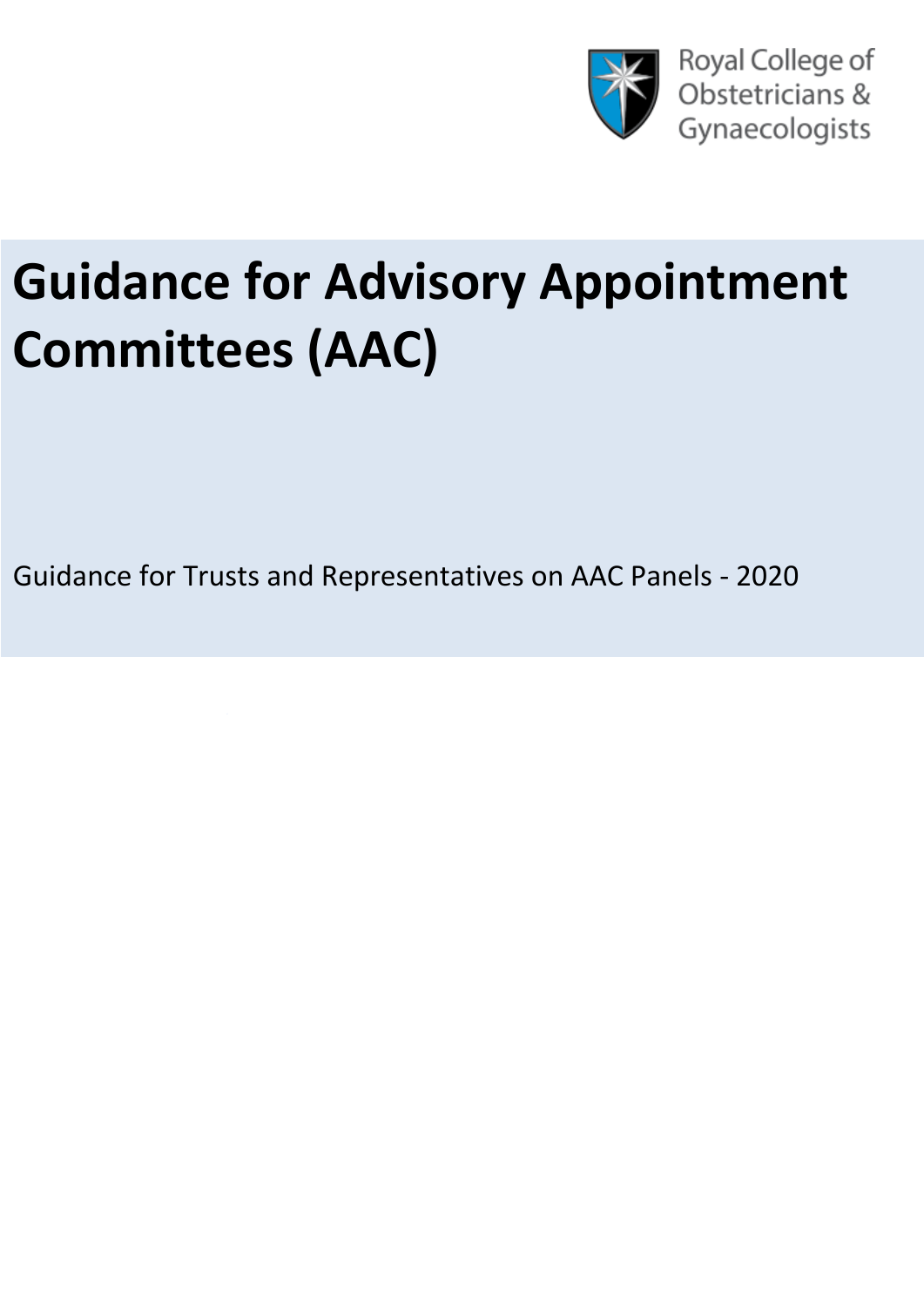## **Contents**

## **Introduction**

| $\bullet$ | What is an AAC?                      | 3 |
|-----------|--------------------------------------|---|
|           | <b>Approval of a job description</b> |   |
| $\bullet$ | Process map                          | 4 |
| $\bullet$ | <b>RCOG</b> criteria                 | 5 |
|           |                                      |   |

## **Appointment of an AAC Assessor**

| $\bullet$ | Overview                 |     |
|-----------|--------------------------|-----|
| $\bullet$ | Criteria                 |     |
|           | • AAC and Covid-19       | 8   |
|           | • Role description       | 9   |
|           | • Application form       | 10  |
| $\bullet$ | <b>Assessor training</b> | 10. |

## **Candidate selection**

|  | Shortlisting candidates |  |
|--|-------------------------|--|
|--|-------------------------|--|

## **[The interview process](#page-12-0)**

| • Overview                                                    | 13 |
|---------------------------------------------------------------|----|
| • Requirement to undertake duties in connection with abortion | 13 |
| • Decision-making                                             | 14 |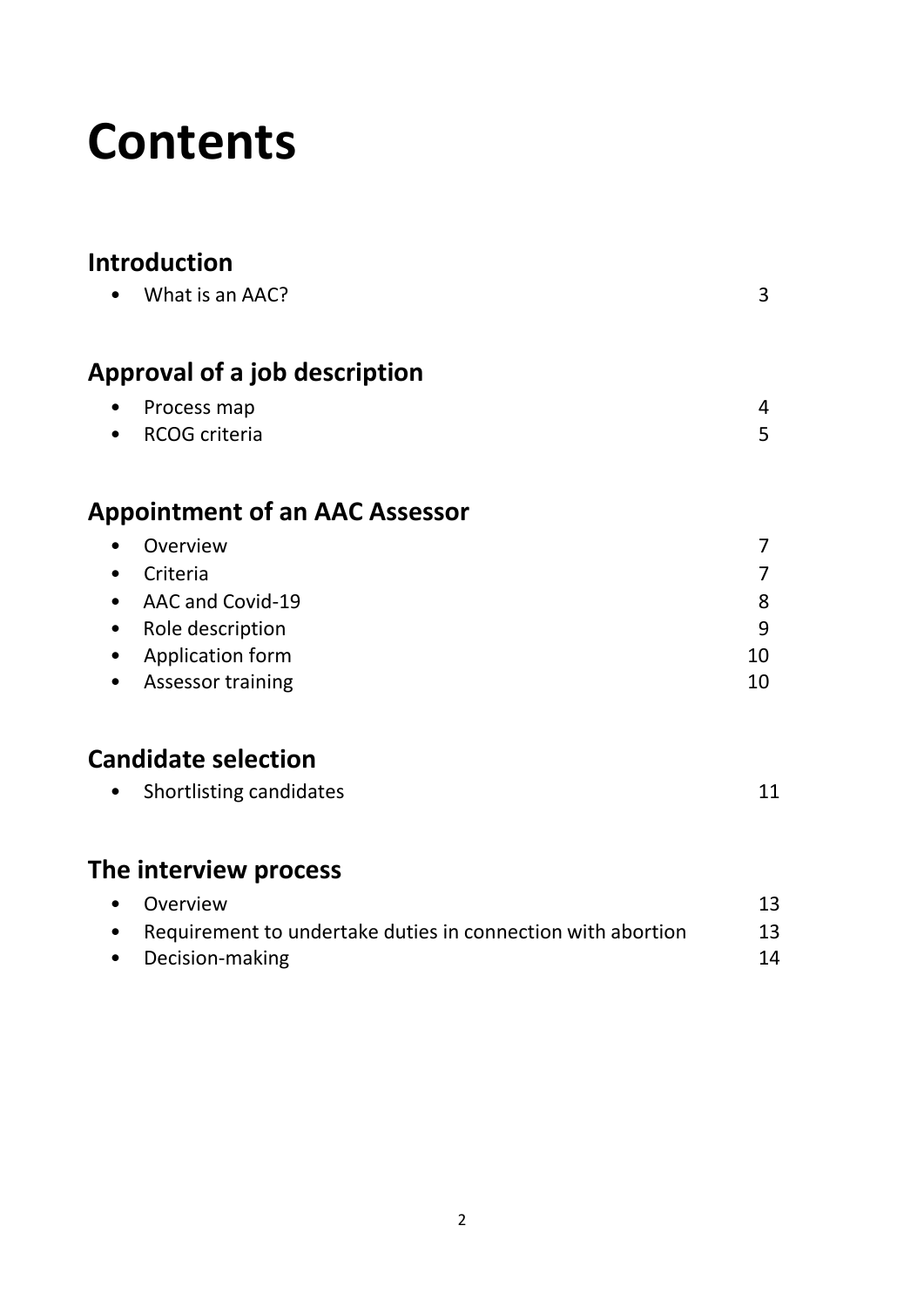## **Introduction**

## <span id="page-2-0"></span>**What is an AAC?**

An Advisory Appointments Committee (AAC) is an interview panel used by an employing body when appointing Consultants; the purpose of an AAC is to determine whether an applicant is suitable for appointment.

There is information on the Department of Health's website to be used by NHS Trusts, Primary Care Trusts and Strategic Health Authorities when making appointments to Consultant posts. It provides good practice [guidance on the NHS \(Appointment of Consultants\)](https://webarchive.nationalarchives.gov.uk/20130103004835/http:/www.dh.gov.uk/prod_consum_dh/groups/dh_digitalassets/@dh/@en/documents/digitalasset/dh_4102750.pdf) Amendment Regulations 2004 (Statutory Instrument 2004 No. 3365).

All NHS Trusts/Boards must include a representative from the relevant medical college on their appointment committee. Although NHS Foundation Trusts do not have to include a Royal College representative, it is strongly recommended they do so by the [Academy of Medical Royal Colleges](http://www.rcoa.ac.uk/system/files/CSQ-AACs-AoRMC-FT-ConsSASAppts.pdf) and the [Foundation Trust](http://www.rcoa.ac.uk/system/files/CSQ-AACs-FT-Guidance.pdf) [Network.](http://www.rcoa.ac.uk/system/files/CSQ-AACs-FT-Guidance.pdf)

The RCOG places great reliance on those who are nominated to act as Assessors to uphold and maintain the standards of the College. The College recognises that the Assessor can sometimes face pressure to relax these standards in the interest of local service requirements. The College will give its full support to any Assessor who, having followed the general guidance outlined below, concludes that the AAC is making a recommendation that conflicts with the maintenance of proper standards and does not conform with the criteria for appointment to a Consultant post.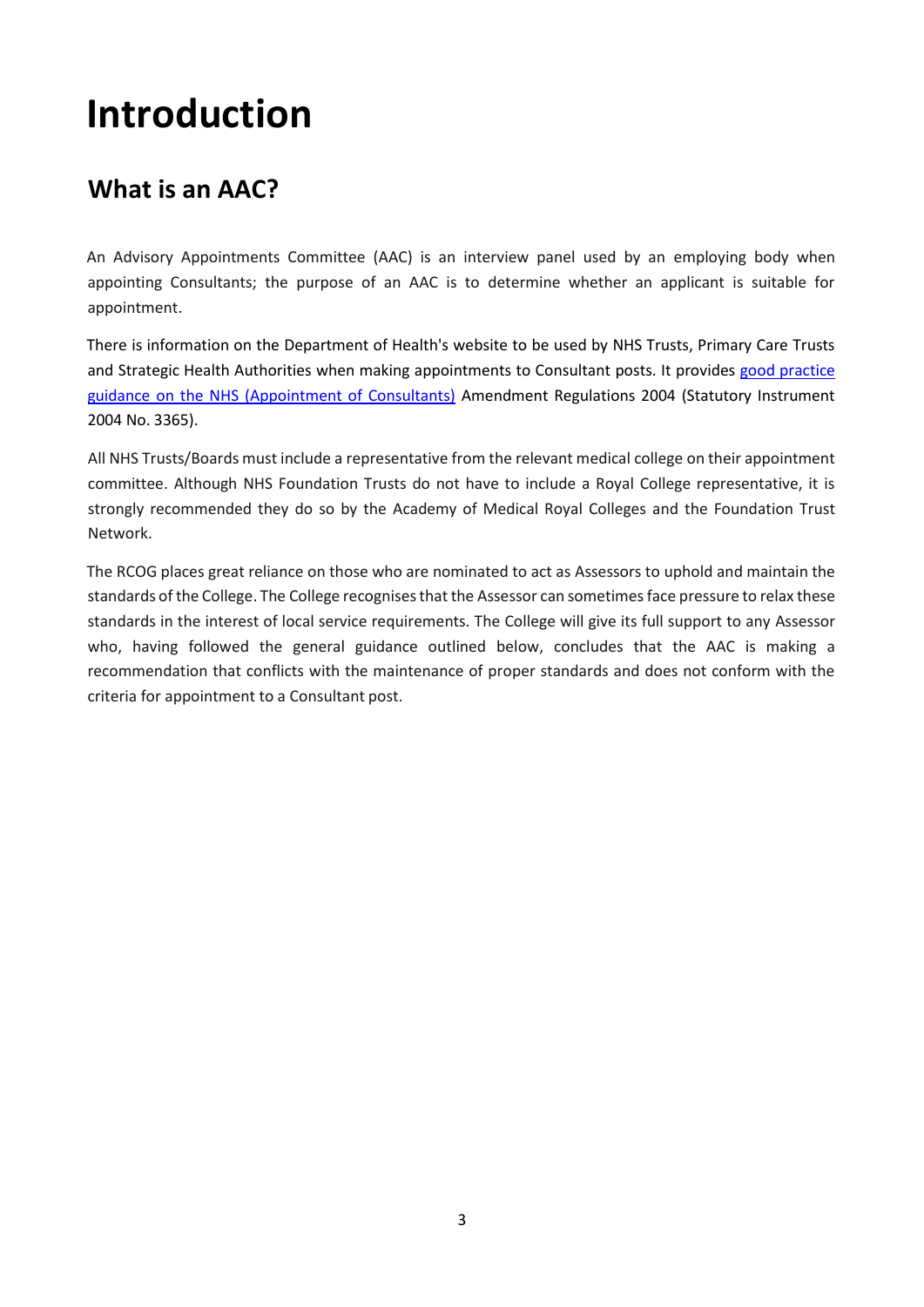## <span id="page-3-0"></span>**Approval of a job description**

### <span id="page-3-1"></span>**Process map**

Trust sends the JD to RCOG (**[jobplans@rcog.org.uk](mailto:jobplans@rcog.org.uk)**) for approval; an average weekly timetable showing the breakdown of DCC/SPA activity and Job Planning form **must** be completed in order to be approved.

The Membership Administrator reviews the JD for omissions before allocating a tracking number and recording it in the AAC spreadsheet. JDs are then sent to a Council representative for approval (Council representatives are chosen from different regions to candidates to avoid conflicts of interest).

Council representatives will respond within two weeks with feedback to the Job Plans. If corrections are required, the Trust will be asked to amend the Job Plan before approval is given.

Once a Job Plan is approved, the Membership Administrator will send the Trust the RCOG kite mark and list of RCOG-approved Assessors in their neighbouring regions for the Trust to contact directly to secure a representative for their panel.

The Trust **must** let the Membership Administrator know the name of the secured representative and contact the ACC representative directly to organise arrangements for the panel.

Once the Trust has confirmed the name of the chosen representative the Membership Administrator will send the representative the RCOG Guidance.

**AAC Panel is held with the Assessor in attendance**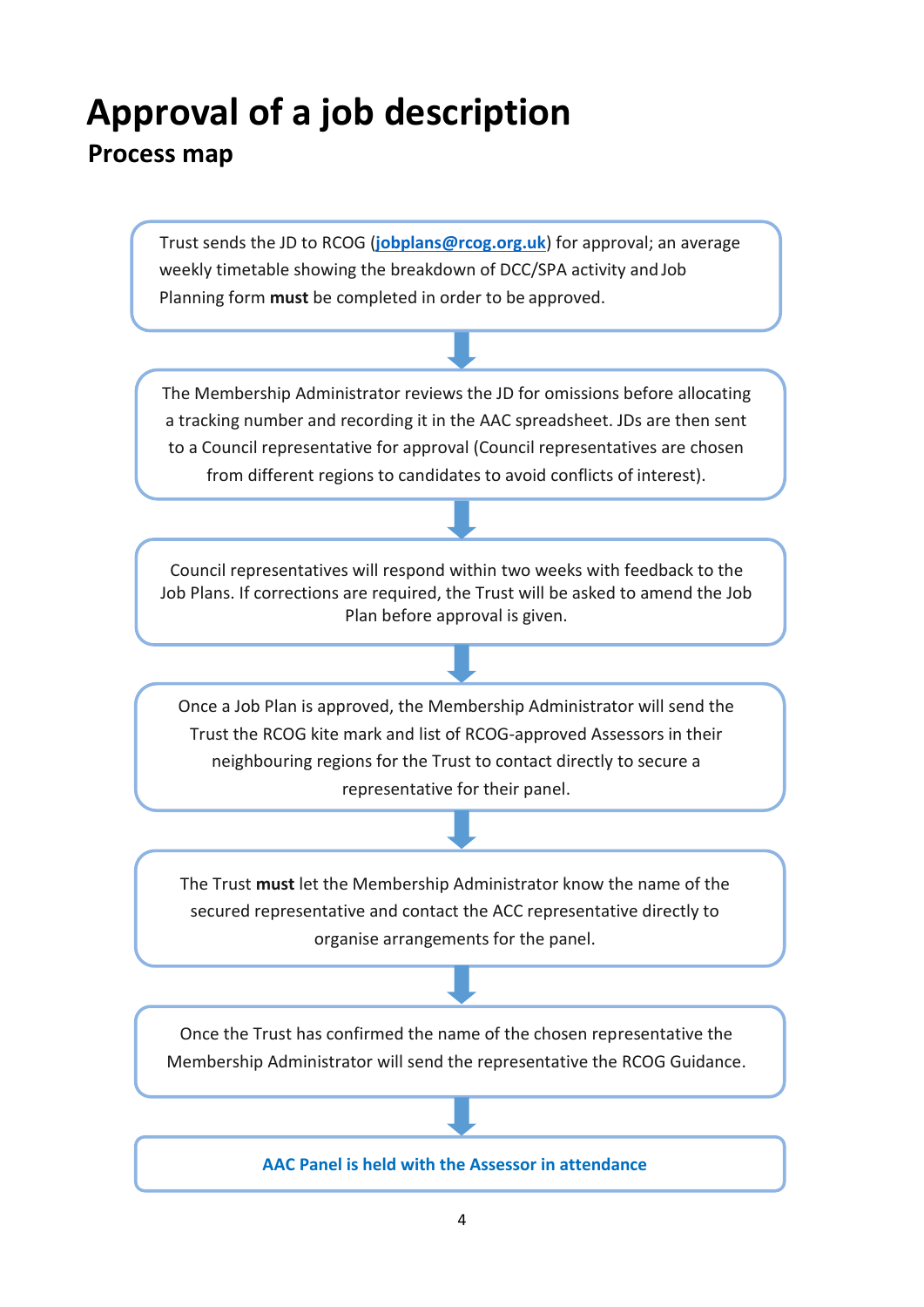## **RCOG criteria for job plan approval for new Consultant posts**

#### **General guidelines**

- RCOG encourages a transparent, departmental approach to job planning and this should be linked to developmental objectives of the new appointee and the department.
- A timetabled Job Plan should enable the Consultant to maintain continuity of patient care with his/her caseload.
- For Consultant posts with resident night shifts, time off before and after night shifts should be clear in the Job Plan and should neither impinge on clinical care, nor on professional development.
- Consultants should not have to travel between sites more than once in a day.
- Those with an academic/management component to their Job Plans should have this taken into account.
- Subspecialty posts should have at least 2 PAs per week (or equivalent) for subspecialty activities.
- Jobs advertised with a special interest should have appropriate PAs built into the JobPlan.
- The College is recommending that at least one clearly defined fixed labour ward session should be included in Job Plans where the appointment includes obstetrics.

#### **DCC/SPA split**

- The total number of PAs per week must be clearly stated in a regular timetable, showing clinical duties and allocated DCC, SPAs and time off (which may be used for private practice).
- If annualised, this needs to be shown as the average per week.
- If total Job Plan is 7 or more PAs then a minimum of 1.5 SPAs should be allocated.
- If total Job Plan is less than 7 PAs there should be a minimum of 1 SPA.

#### **DCC time**

- Job Plans will have a maximum of 85% DCC, of which at least 10% will be clinicaladministration.
- DCC time must be allocated for appropriate ward rounds (e.g. pre and post-operative, and obstetric inpatients).
- MDTs and ward rounds should be included in DCC and activity captured in Job Plans.
- Other aspects of direct clinical care should be captured during DCC planning, including communications with patients and colleagues, GP advice and related administration.

#### **SPA time**

- SPAs must be a minimum of 15% of the total PAs, including at least 1 SPA for mandatory training, appraisal, audit and CPD.
- Trusts may wish to allocate further SPAs for research, education or specific activities.

#### **Out of Hours (OOH) work**

- Job Plans should include a maximum of 3 PAs per week OOH, i.e. 5pm-9am and weekends, either predictable / unpredictable on call, or resident shifts (Job Plans may be approved with up to 4 OOH PAs in those trusts who are actively planning to reduce this number).
- All OOH (non-resident) on-call work should be Band A.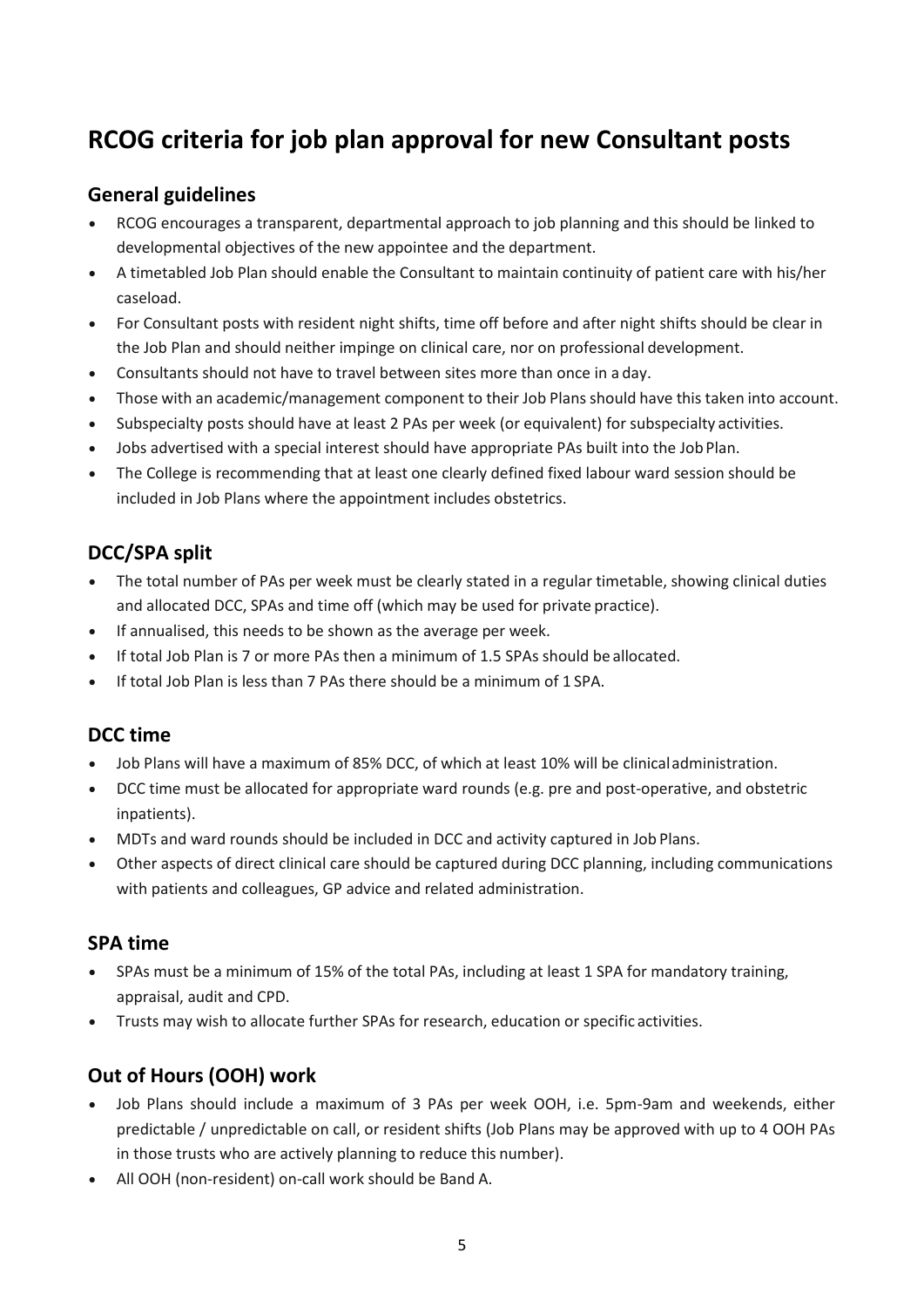#### **Obstetrics On-Call**

- Posts which cover obstetrics OOH, should have at least 0.5 PA per week (or equivalent in annualised job plans) on labour ward during normal daytime working hours (8am-5pm, Monday to Friday).
- It should be made clear within the Job Plan that the Consultant is not on duty for the labour ward whilst covering services on another site or doing private practice.
- Consultants should not be on duty for the labour ward whilst being timetabled for other clinical duties, such as antenatal or gynaecology clinics.

#### **Gynaecology On-Call**

- The recommended number of gynaecology theatre lists is at least alternate weekly, but on call gynaecology capabilities should be competency based.
- Competency should be maintained in laparotomy, diagnostic laparoscopy, and management of miscarriage and ectopic for OOH work.
- The Job Plan should specify how competency will be maintained in emergency gynaecology, or include a description of how patient safety will be assured. For example, individualising their gynaecology emergency cover or having a 'second on' rota for gynaecology.
- Trusts need to consider regional network models for complex emergency gynaecologicalsurgery.

#### **Further information**

- Template person specification for an O&G Consultant post [here](https://www.rcog.org.uk/en/careers-training/workplace-workforce-issues/job-plan-approval-process/template-person-specification/)
- Sample weekly timetable for an O&G Consultant post  $-$  [here](https://www.rcog.org.uk/en/careers-training/workplace-workforce-issues/job-plan-approval-process/sample-weekly-timetable/) & below

| Day                                             | <b>Time</b>    | <b>Work</b>                                                                                  | Category                 | PAs            |
|-------------------------------------------------|----------------|----------------------------------------------------------------------------------------------|--------------------------|----------------|
| <b>Monday</b>                                   | 09.00<br>13:00 | Fertility clinic weeks 1-6<br>Delivery Suite cover week 7(starts 08.00)                      | <b>DCC</b>               | 1.03           |
|                                                 | 13:30<br>17:30 | Administration weeks 1-6<br>Delivery Suite cover week 7 (until 17.00)                        | SPA/DCC                  | $\mathbf{1}$   |
| Tuesday                                         | 09:00<br>13:00 | GOPD weeks 1-6<br>Delivery Suite cover from 08.00 week 7                                     | <b>DCC</b>               | 1.03           |
|                                                 | 13:30<br>17.30 | Labour ward lead tasks/ risk management weeks 1-6<br>Delivery Suite cover week 7 until 17.00 | <b>SPA</b><br><b>DCC</b> | 0.827<br>0.173 |
| Wednesday                                       | 09.00<br>13.00 | Early pregnancy unit weeks 1-6<br>Delivery Suite cover from 08.00 week 7                     | <b>DCC</b>               | 1.03           |
|                                                 | 13.00<br>17.00 | Delivery Suite cover week 7<br>Flexible SPA (1 week)                                         | <b>DCC</b><br><b>SPA</b> | 0.14<br>0.14   |
| Thursday                                        | 09.00<br>13:00 | Diabetic ANC weeks 1-6<br>Delivery Suite cover from 08.00 week 7                             | <b>DCC</b>               | 1.03           |
|                                                 | 13.00<br>17:00 | Delivery Suite cover week 7 until 17.00                                                      | <b>DCC</b>               | 0.14           |
| Friday                                          | 08:00<br>13:00 | Theatre weeks 1-6<br>Delivery Suite cover week 7                                             | <b>DCC</b>               | 1.25           |
|                                                 | 13:00<br>17:00 | Delivery Suite cover week 7 until 17.00<br>Team meetings/ education weeks 1-6                | <b>DCC</b><br><b>SPA</b> | 0.14<br>0.86   |
|                                                 |                |                                                                                              |                          |                |
| On call $-1:7$ on call including resident hours |                |                                                                                              | <b>DCC</b>               | 1.23           |
| <b>Total PAs (SPA)</b>                          |                |                                                                                              | 10                       | 10(2)          |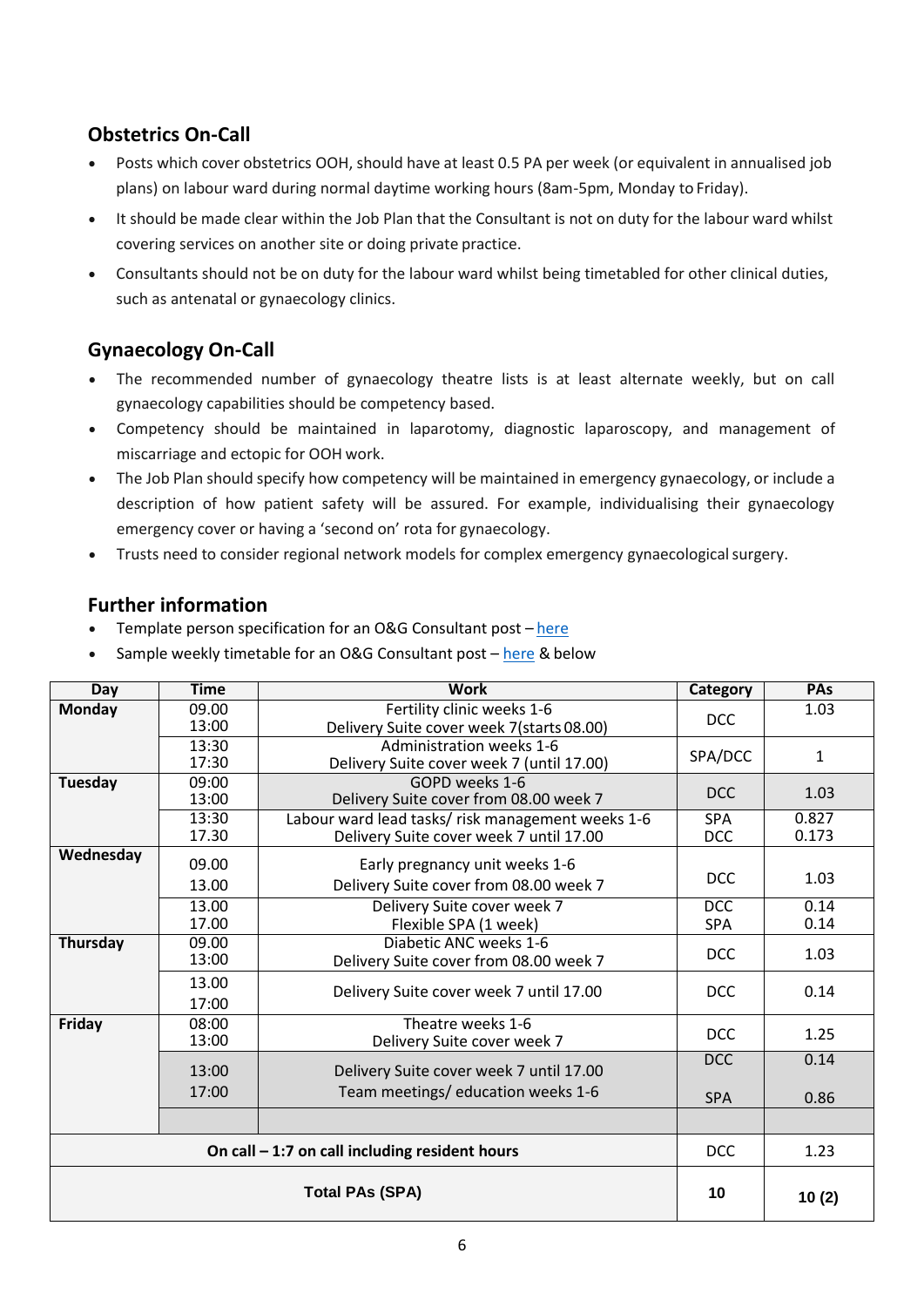## **Appointment of an Assessor**

### <span id="page-6-0"></span>**Overview**

It is an important principle that, to avoid any conflict of interest, the College Assessor shall not be in the employment of the Trust making the appointment. The College has sought to observe this principle by providing lists of Assessors from a different region, who are sufficiently geographically distant to avoid the possibility of interest, but who are not so far away as to render travel inconvenient.

On the rare occasion a Trust has extreme difficulty in securing a representative from outside their region they can suggest a name of a representative from within the region but outside their Trust; this individual can be checked with the Council representatives for that region and/or the Vice President for Membership, via the RCOG Membership Administrator.

The College sends the names of suitable Assessors directly to the employing hospital, which contacts the Assessor directly; the Trust must then inform the College of the name of the Assessor selected in advance of the AAC. Along with the confirmation, the Assessor will receive the College guidance document. Following the meeting of the AAC, the Trust should inform the College of the name of the successful candidate/s.

The employing Trust is expected to reimburse all reasonable expenses including travel, hotel accommodation and other subsistence allowances. Arrangements regarding overnight accommodation, expenses, car parking etc. should be made directly by the Assessor with the Trust HR Department.

## **Criteria for AAC Assessor**

#### **Essential**

- Member or Fellow of the RCOG
- Registered with a licence to practise with GMC, in good standing
- Substantive Consultant in Obstetrics &/or Gynaecology in UK NHS Practice with at least 3 years' experience
- Evidence of annual appraisal if in active clinical practice
- If retired from the NHS, must be within 5 years of retirement
- Excellent communication and interpersonalskills
- Ability to represent the College appropriately
- Willingness to undergo RCOG AAC Assessor Training
- Up-to-date knowledge of clinical governance, appraisal and revalidation processes
- Up-to-date knowledge of Good Medical Practice (GMC, 2013)
- Evidence of equal opportunities and diversity training within previous 3 years
- Experience of interview panels.

#### **Desirable**

- Experience as a Clinical Director
- Experience on an AAC.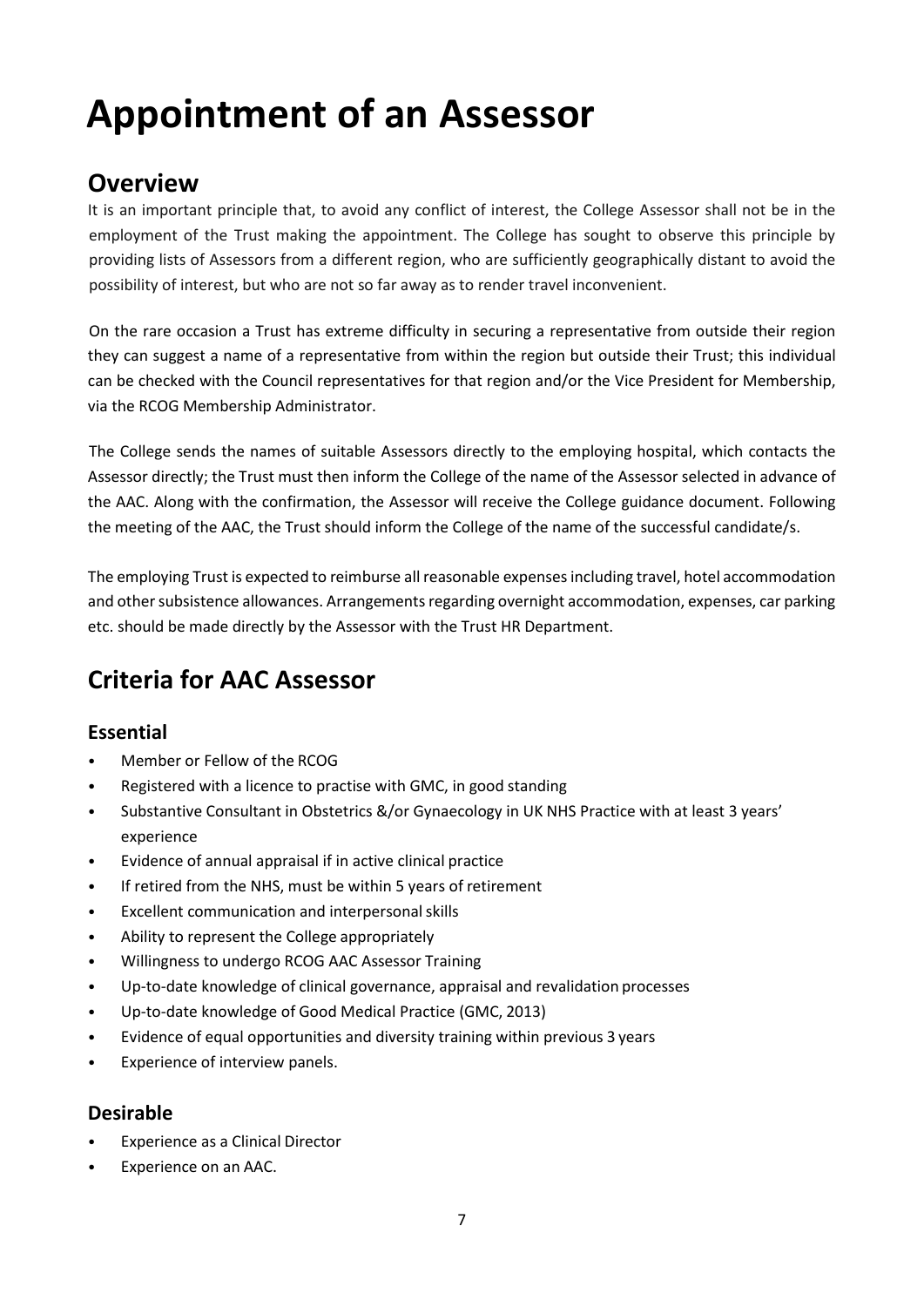#### **AACs and Covid-19**

In light of the current government guidance to reduce the spread of Covid-19, the RCOG appreciates that the current standards for best practice in the recruitment process for AAC Assessors need to be adapted to accommodate RCOG AAC representation in a safe way. The following is some updated guidance on the appointment of Assessors during the pandemic.

As it not advised during lockdown or periods of restricted movement for a representative from outside the Trust's region to travel to another region, the College recommends offering AAC Assessors the option to attend Consultant job panels through remote access.

If remote access is not a viable option for an interview panel, the Trust can suggest a name of a representative from within the region but from outside their Trust; this individual can be checked with the Council representatives for that region and/or the Vice President for Membership, via the Membership Administrator.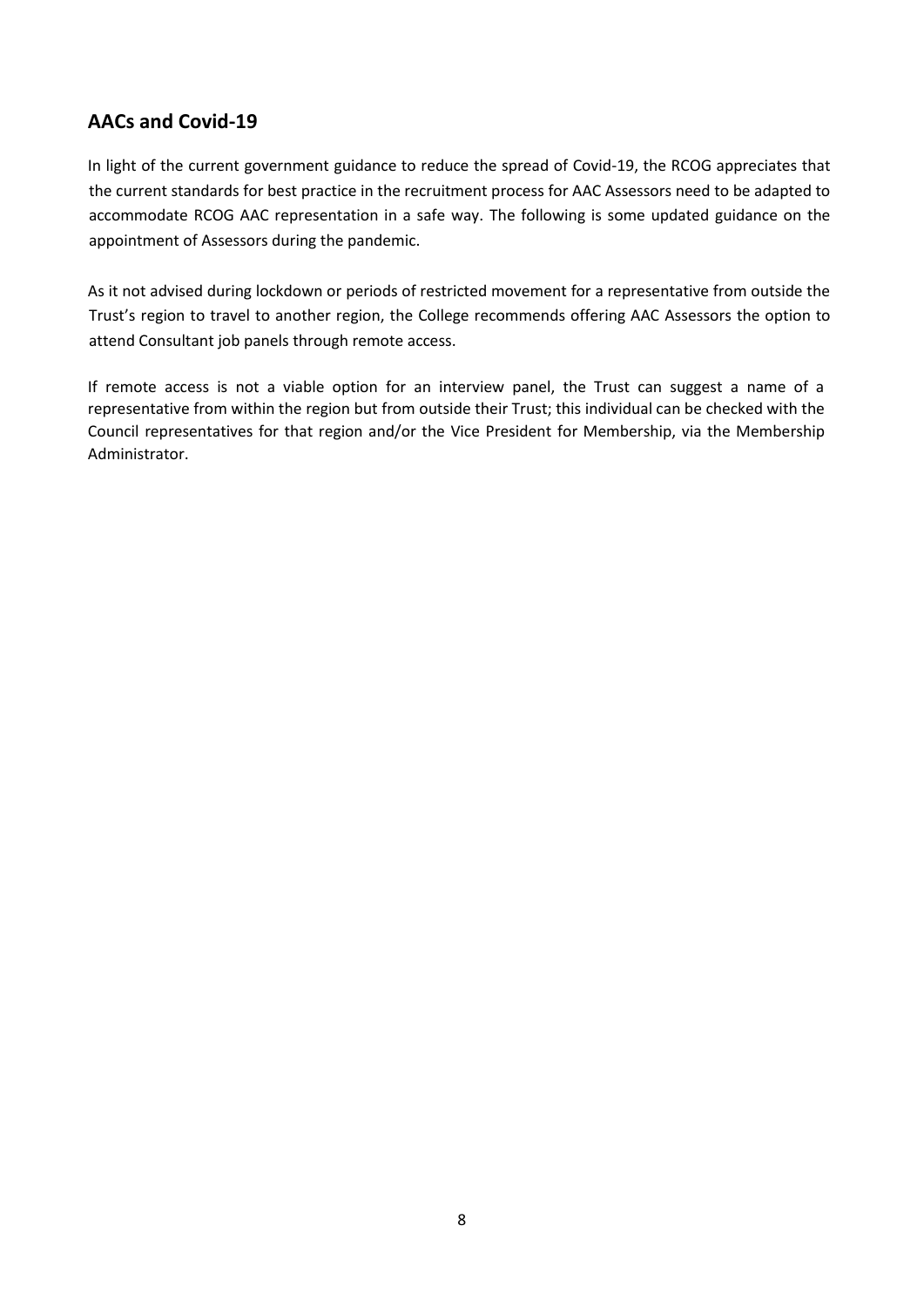### **Role description**

The role of the College Assessor is to act on behalf of the RCOG, to ensure that NHS Consultant posts are structured in accordance with College standards and to provide external impartial advice to recruiting NHS healthcare organisations to ensure that prospective candidates meet the requirements of the post, ensuring that high standards of obstetrics and gynaecology care are maintained. The College Assessor must ensure that the candidate appointed to the post meetsthe criteria for the role and that the process is fair, inclusive and open within current legislation and employment practice. The Assessor must therefore:

- 1. Be familiar with th[e National Health Service \(Appointment of Consultants\) Regulations: Good Practice](https://webarchive.nationalarchives.gov.uk/20130103004835/http:/www.dh.gov.uk/prod_consum_dh/groups/dh_digitalassets/@dh/@en/documents/digitalasset/dh_4102750.pdf)  [Guidance](https://webarchive.nationalarchives.gov.uk/20130103004835/http:/www.dh.gov.uk/prod_consum_dh/groups/dh_digitalassets/@dh/@en/documents/digitalasset/dh_4102750.pdf) (2005).
- 2. Ensure job descriptions and person specifications have been drafted in accordance with College [Guidance](https://www.rcog.org.uk/en/careers-training/workplace-workforce-issues/consultant-job-planning/) and have been approved by RCOG.
- 3. Short-list and assess candidates against the criteria outlined in the job description and person specification.
- 4. Participate as a core member of the AAC, working with other panel members to identify the most suitable candidate for the post and to make a recommendation to the health care organisation.

#### **Criteria for candidates applying for Consultant posts**

- 1. To be suitable for appointment to a Consultant post via the CCT or CESR-CP routes, candidates must be on the GMC Specialist Register or within 6 months of attaining this. Candidates pursuing the CESR route must already be on the Specialist Register; they are not eligible to be appointed in advance of this. Further information on this can be found in the GMC Gold Guidance [Gold Guide.](https://www.copmed.org.uk/images/docs/gold_guide_7th_edition/The_Gold_Guide_7th_Edition_January__2018.pdf)
- 2. Trainees may apply for a Consultant post and be interviewed up to six months prior to their anticipated CCT/CESR(CP) date if progress has been satisfactory and if it is anticipated that the final ARCP outcome will recommend that training is completed by the time the suggested CCT/CESR(CP) date is reached.
- 3. There may be instances when the six-month period is interrupted by statutory leave. In those circumstances, it is a decision for the potential employer as to whether the trainee is eligible for the Consultant post.
- 4. Once a doctor has been entered on the Specialist Register, they are able to take up a substantive, fixedterm or honorary Consultant or general practitioner post in the NHS. There are different arrangements for Foundation Trusts, which can be found on the GMC website /information on the Specialist Register at [www.gmc-uk.org/registration-and-licensing](http://www.gmc-uk.org/registration-and-licensing)
- 5. Where ARCP Outcome 6 is not subsequently issued and the trainee has already been appointed to a Consultant post, the trainee will need to inform the employer immediately to discuss the possibility of deferring the start of employment to follow award of a CCT/CESR(CP).
- 6. There may be exceptional circumstances where there is a requirement for tailored training within the approved curriculum towards a specific post. The rural track in the general surgery curriculum is a good example, where the GMC has approved the tailored training. An advance appointment longer than six months can then be justified where particular training requirements for the post have been identified that would need to be met in the latter stages of training leading to CCT/CESR(CP). Such circumstances would require authorisation by the appropriate health department, and must be outlined in the recruitment documentation and agreed by the Postgraduate Dean. As an alternative approach, consideration could be given to achieving these competences within a post CCT Fellowship.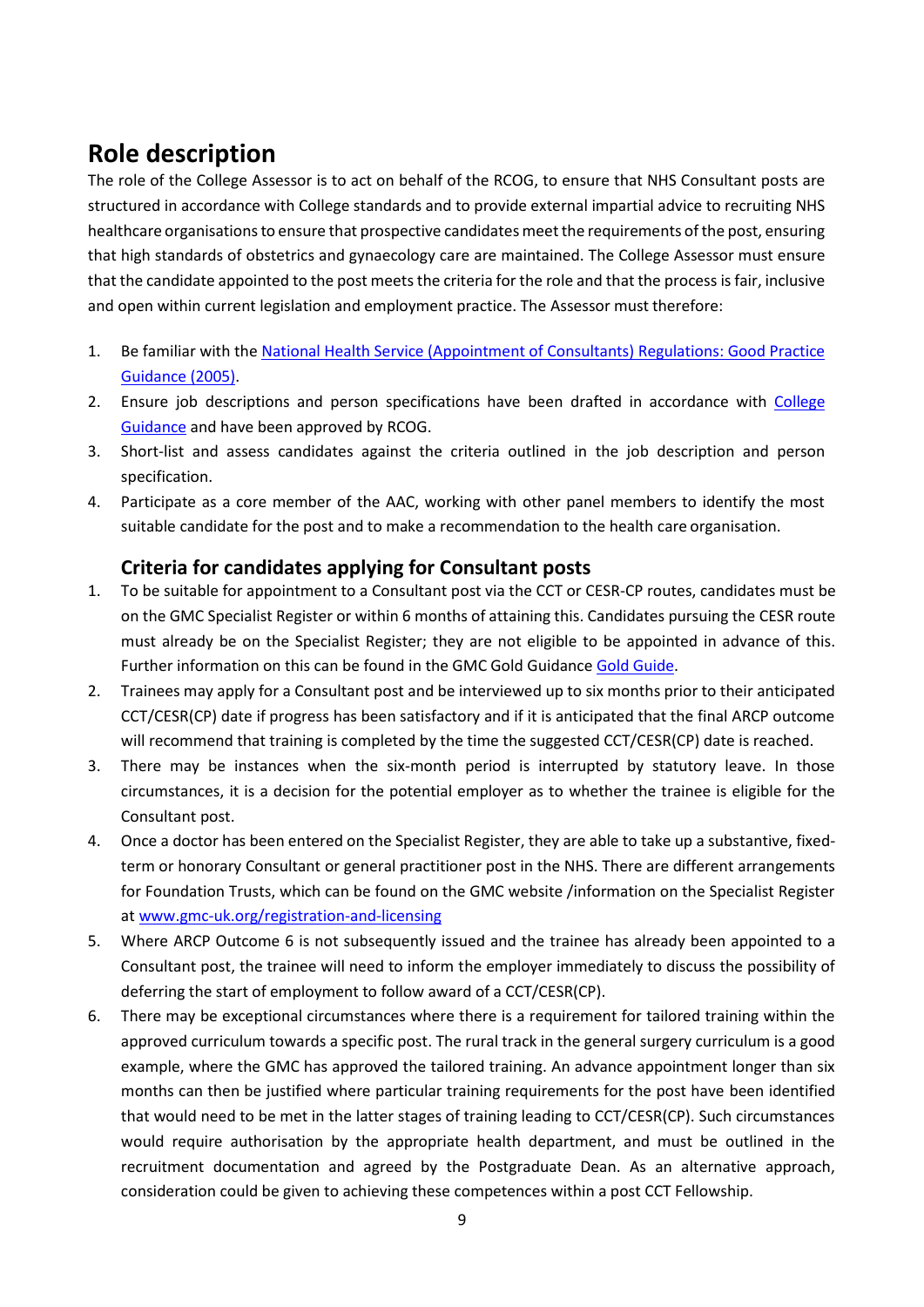Further information on candidate eligibility and the application process can be found in the [Gold Guide](https://www.copmed.org.uk/images/docs/gold_guide_7th_edition/The_Gold_Guide_7th_Edition_January__2018.pdf) on the NHS Employers website.

## **Application form**

The application form to become an AAC Assessor can be downloaded from the RCOG web page "[Support](https://www.rcog.org.uk/en/careers-training/workplace-workforce-issues/aac-assessors) and [resources for AAC Assessors](https://www.rcog.org.uk/en/careers-training/workplace-workforce-issues/aac-assessors)".

Applicants must ensure that they have completed their equal opportunities and diversity training and include a letter of support signed by their Clinical Director or direct Line Manager.

The form should be submitted to the Membership Administrator via the [jobplans@rcog.org.uk](mailto:jobplans@rcog.org.uk) email inbox for approval by Pat O Brien, Vice President for Membership.

### **Assessor training**

It is recommended that all members of an Advisory Appointments Committee receive training in the application of equal opportunities legislation in the selection and interview process. The College recommends that College Assessors receive such training in their own local hospital where it is usually available via the Medical Personnel/Human Resources Departments; however, additional information on Equality and Diversity can be obtained from the NHS Employers website at [www.nhsemployers.org.](http://www.nhsemployers.org/)

RCOG will also be offering training via an eLearning video which will include AAC Assessor Selection, Interview Techniques and more.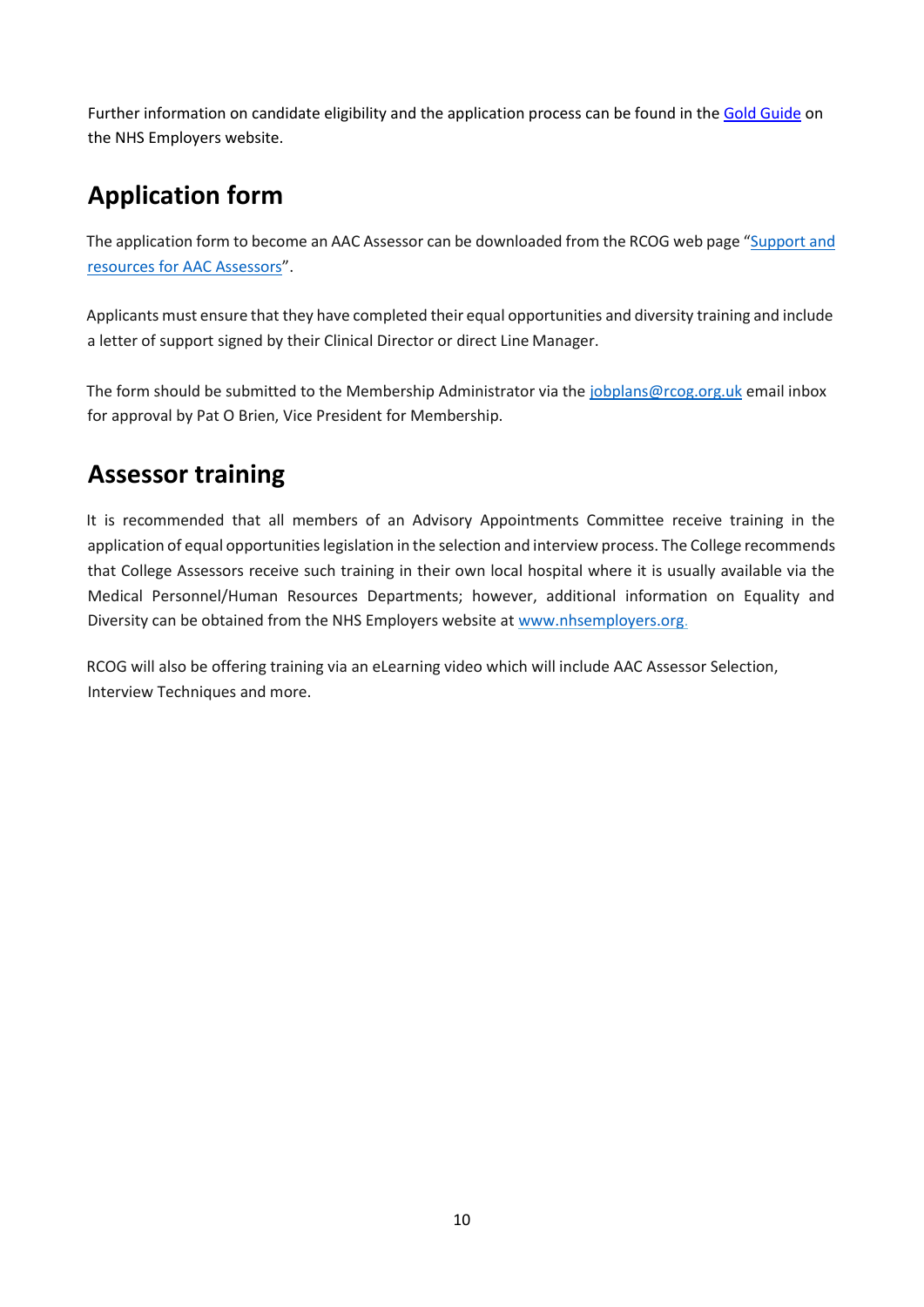## **Candidate selection**

### <span id="page-10-0"></span>**Shortlisting candidates**

Shortly after the closing date, the Trust should send the approved job description, Job Plan and person specification, together with copies of all applications and selection criteria to the Assessor for consideration.

#### **Assessors should be involved in the shortlisting process.**

Ifshortlisting has already taken place, the Assessor should review the candidates' applications to ensure they meet the minimum criteria for the role and should have sight of the score sheets. Shortlisting must be carried out by assessing candidates against the selection criteria and person specification to ensure they have the training and experience required.

The Chair should ensure that the members of the Advisory Appointments Committee are satisfied with the shortlist. Assessors cannot insist on the exclusion or inclusion of a particular candidate but if they feel strongly that a particular candidate should be excluded, they can request to have the shortlist reconsidered by the whole committee before or at the interview.

The Trust needs to investigate if a doctor is still in a specialty registrar post and is likely to complete a specialist training programme and be awarded CCT/CESR-CP within the following six-month period. The AAC Assessor can offer a professional view on this. The AAC Assessor will also be able to judge whether the applicant has appropriate experience commensurate with the requirements of the post applied for.

#### **Specialist Register**

- From 1 January 1997 it became a legal requirement that the names of all those who are appointed to a substantive Consultant post must be included in the Specialist Register maintained by the General Medical Council before they can take up a Consultant post. This will include those who have been awarded the Certificate of Completion of Training (CCT), candidates who have trained overseas and whose training has been deemed to be equivalent to UK training, and EU Nationals holding appropriate qualifications in recognised specialties.
- The Good Practice Guidance states that applicants (other than specialist registrars in the final six months of their training) must be on the Specialist Register to be eligible for consideration by an AAC.

#### **Certificate of Completion of Training (CCT)**

- The CCT is awarded by the GMC on the basis of the recommendations made by the College.
- The possession of a CCT cannot guarantee that its holder will be appointed to a Consultant post. It indicatesthatthe College and the GMC regard the holder as having satisfactorily completed an approved training programme and thus complied with the College'straining criteria. However, possession of a CCT does not and cannot imply that the holder is fully trained in every specialist branch of obstetrics and gynaecology to the extent that they are eligible for any post, howeverspecialised.
- The College recognises the need for flexibility when considering not only the inevitable variations in higher training programmes but also the individual aspirations of trainees in terms of research interests, academic duties or working abroad. However disparate the content of individual training programmes may appear, possession of the CCT represents an attainment of the satisfactory level of training.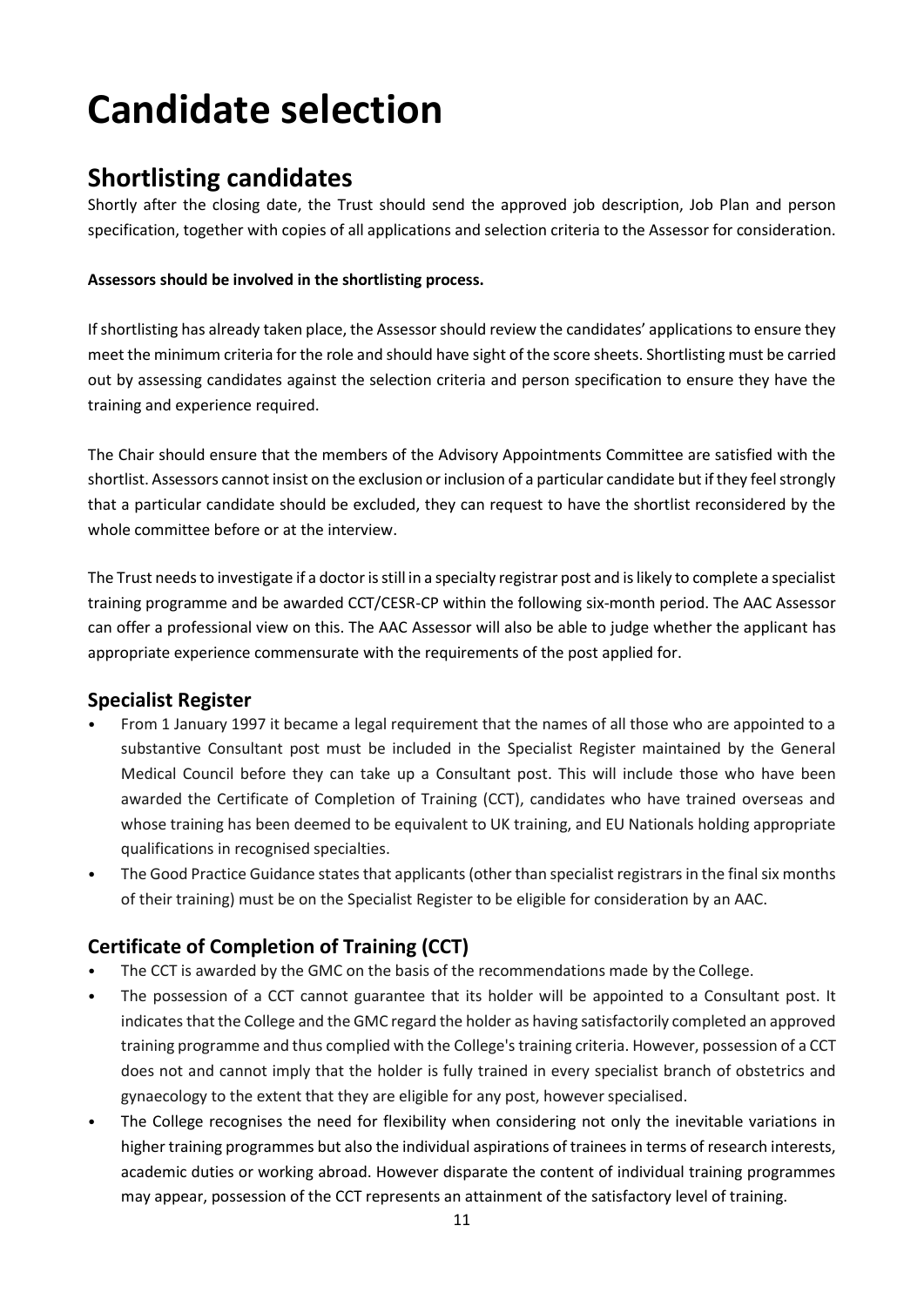- Possession of a CCT does not imply that all holders are equal. Clearly, holders of such certificates will possess widely differing abilities and ambitions, and College Assessors are entitled to take these into account.
- While a candidate who is not suitably qualified must not be appointed, this does not prevent trainees who are aware of the prospective date for the completion of their training, as agreed by the College, from being interviewed up to six months before that date. Assessors may contact the Postgraduate Training Department to confirm the date of completion of training.
- It is the responsibility of the employing authority to ensure that the appointed candidate is on the Specialist Register before they take up the post.

#### **Doctors who have trained overseas**

- Those doctors who have trained overseas who wish to be appointed to Consultant posts in the United Kingdom must have their names included on the Specialist Register.
- Assessors who are faced with such applicants must ensure that their names are included on the Specialist Register. They can thus be assured that the training of these individuals has been assessed and deemed equivalent to UK training in obstetrics and gynaecology by the College, who passtheir recommendations to the GMC.
- However, it must be stressed that entry to the Specialist Register does not mean that an individual is automatically suitable for any Consultant post. Assessors must consider the merits of the individual's experience and training in the light of the requirements of the position for which they are shortlisting and interviewing.

The Specialist Register is maintained by the General Medical Council, who will confirm if an applicant is on the Register: [http://www.gmc-uk.org](http://www.gmc-uk.org/)

#### **EU Nationals**

- A specialist is eligible to be included in the Specialist Register ifthey are a National of a Europeanmember state holding a recognised specialist medical qualification (The European Specialist Medical Qualifications Order 1995).
- These individuals must be on the Specialist Register to be appointed to any Consultant post in the United Kingdom. Such individuals apply directly to the GMC for inclusion on the Specialist Register.

#### **Locum Consultants**

• Those who have been in locum Consultant posts can be considered forsubstantive Consultant posts only if they are on the Specialist Register.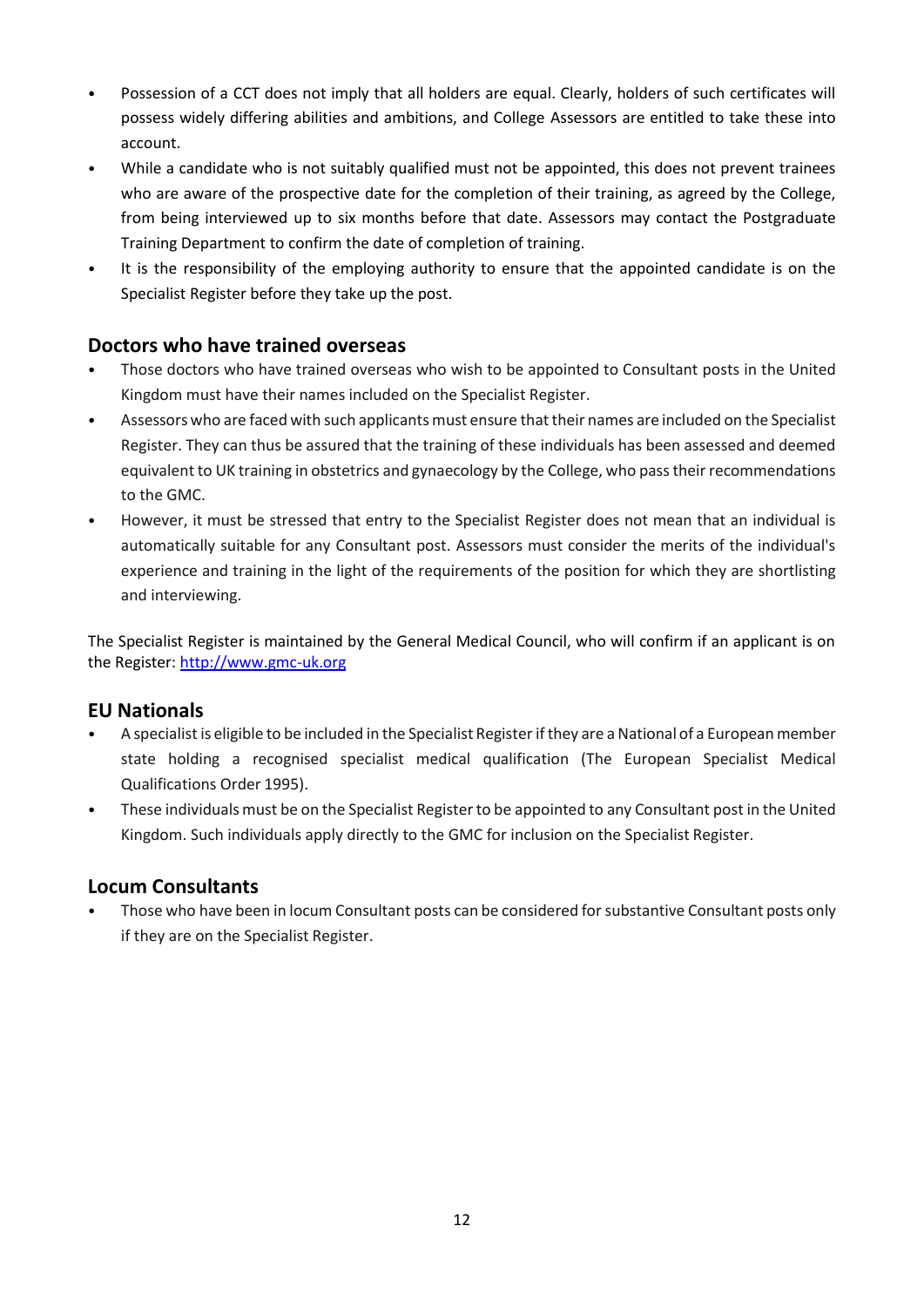## <span id="page-12-0"></span>**The interview process**

### <span id="page-12-1"></span>**Overview**

The Chair must ensure that the Advisory Appointments Committee is appropriately constituted. The Committee, before interviewing candidates, should draw up objective criteria against which all the candidates are to be considered, and discuss these in order to ensure a common understanding.

Assessors should review the job description sent to them by the Trust and ensure that, for shortlisting and selection, due attention is paid to any requirement or preference forspecial expertise. A significant departure from the agreed approved RCOG job description constitutes strong grounds for requesting the Chair to suspend the Appointments Committee proceedings. If the Assessor is unsure about any changes please contact the RCOG Administrator at [jobplans@rcog.org.uk.](mailto:jobplans@rcog.org.uk)

All College Assessors should have received appropriate training in the application of equal opportunities legislation to appointments procedures in line with the EOC and CRE Codes of Practice.

As well as ensuring that principles of equal opportunities are followed, the Chair should ensure that candidates are **not** questioned on the following:

- Matters relating to terms and conditions of service, including salary
- The type of contract the applicant would opt for
- Whether or not the applicant would undertake private practice work.

## **Requirement to undertake duties in connection with abortion care**

- Employing bodies must conform to the guidance contained in HSG (94)39. An understanding exists between the Department of Health and the Royal College of Obstetricians and Gynaecologists concerning the requirement for a newly appointed Consultant in obstetrics and gynaecology to undertake duties with regard to abortion care. This understanding was reached because of the various difficulties which arose at Advisory Appointments Committees between Committee members and candidates.
- The agreement is that a decision is made at the time when the job is composed as to whether candidates would be expected, if appointed, to undertake duties involving abortion care. If it is a requirement to include abortion care within a job description it is acceptable to include it in the job advertisement.
- The circumstances under which abortion care duties should be inserted in job descriptions are where a reasonable service would not be available in the event of the appointment of a Consultant who did not undertake these duties. It would not be grounds for insisting on this inclusion if, for example, all the Consultants in a unit carried out abortion care and therefore a reasonable service was already available.
- Where abortion care is being carried out by none or only a minority of the Consultants, or where only two Consultants shared duties in a particular district, then the inclusion of the requirement is regarded as both reasonable and desirable.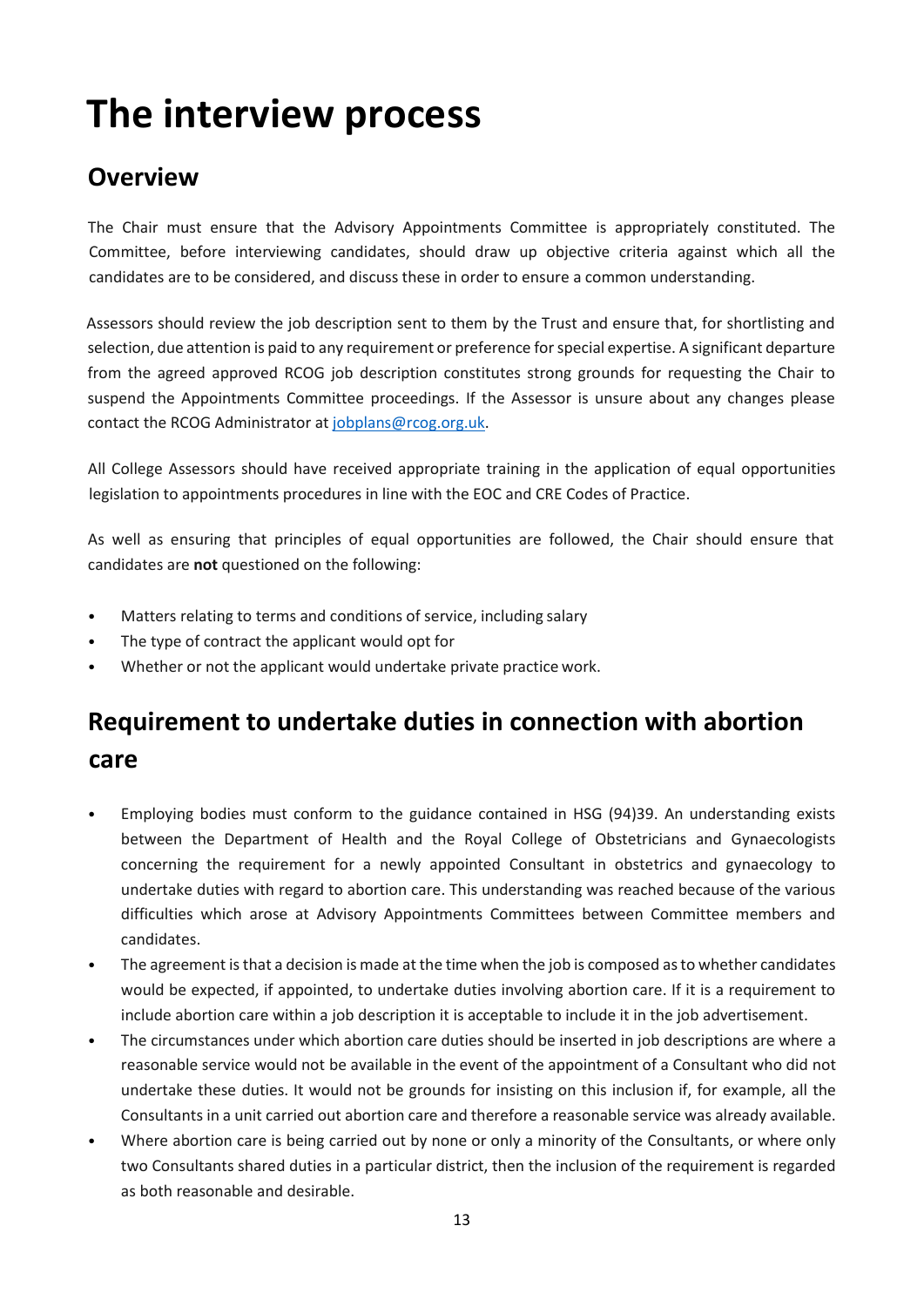When the requirement to provide abortion care services has been included in the job description, questions can be asked at the Advisory Appointments Committee as to the willingness of candidates to undertake these duties, if appointed. It is fair to assume that applications have been made based on the stated requirements of the post.

### <span id="page-13-0"></span>**Decision-making**

- At the Appointments Committee the College Assessor has the special function of advising which candidates meet the College's criteria for Consultant appointment. Apart from this, the Assessor has no special powers and acts as any other member of the Committee with the power to vote.
- The statutory purpose of the Committee is to place those candidates considered to be suitable for appointment in order of preference. Often one candidate only is recommended to the employing authority (which makes the appointment) but sometimes two names are put forward.
- Consideration of the individual candidates should be made after all the interviews have taken place. References for each applicant will be made available. It is important to limit comments upon the references to the actual written remarks. Members should not refer to third party comments or hearsay about candidates, and discussions should be limited to the actual written information contained in the reference.
- When considering which candidate/s to recommend for appointment, the overriding consideration of the Advisory Appointments Committee must be to recommend the best candidate/s for the post. It is hoped that a unanimous decision as to whom to recommend can be reached.
- An Advisory Appointments Committee should not recommend the appointment of a candidate who is not yet suitably qualified but who would become so after a further period of training.
- All proceedings of the Committee, papers and references are confidential.
- Individual members, or the Committee as a whole, can be questioned by the Courts or Industrial Tribunals about the reason or reasons why a particular candidate was accepted or rejected. Copies of any notes taken at the AAC must therefore be securely retained by the employing body as they may be released to the candidate if a subject-access request is submitted or a challenge made to the process.
- Any personal data about candidates should be destroyed in accordance with General Data Protection Regulation (GDPR).